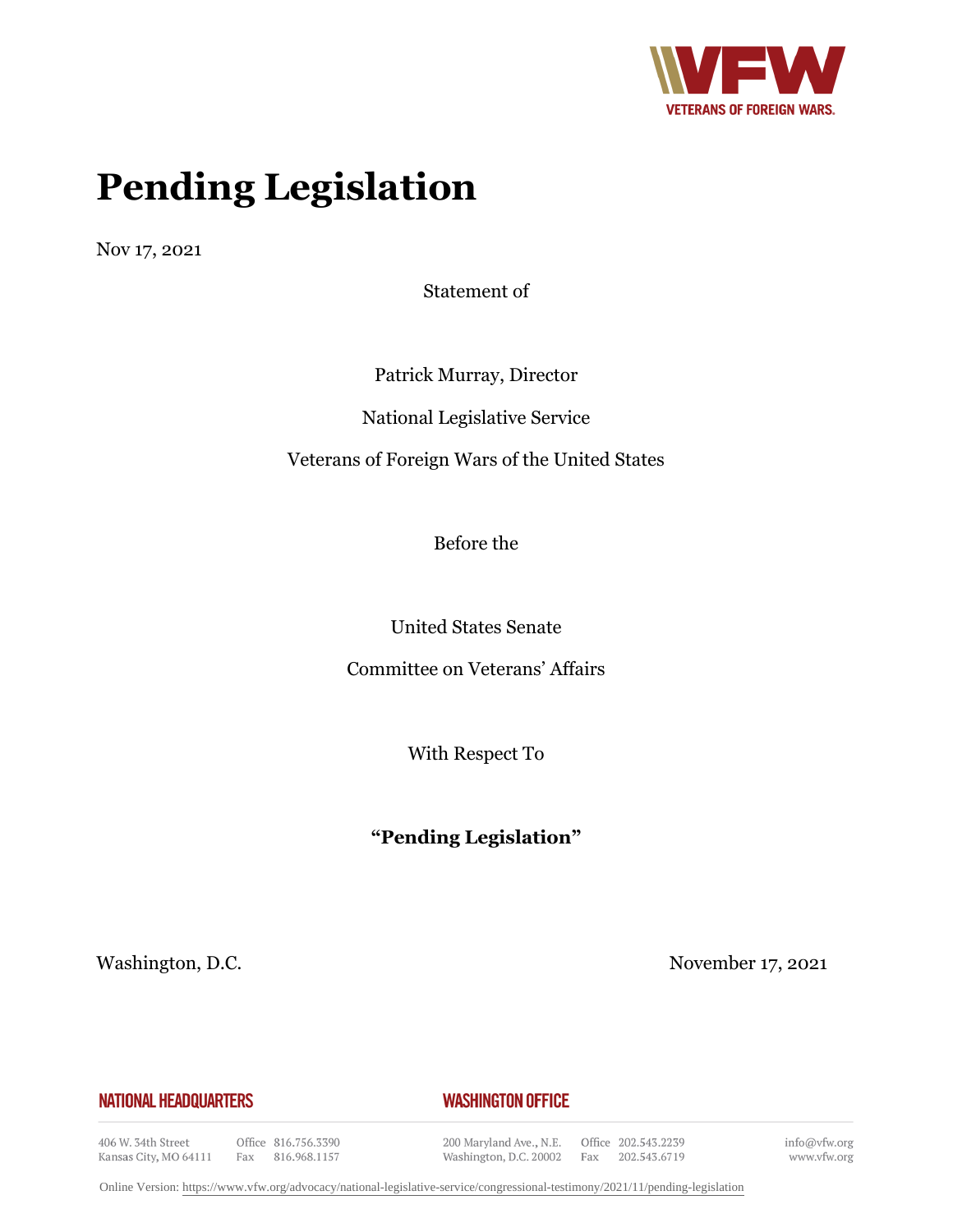Chairman Tester, Ranking Member Moran, and members of the committee, on behalf of the men and women of the Veterans of Foreign Wars of the United States (VFW) and its Auxiliary, thank you for the opportunity to provide our remarks on these important issues.

### **S. 1296, Daniel J. Harvey Jr. and Adam Lambert Improving Servicemember Transition to Reduce Veteran Suicide Act**

Service member and veteran suicide prevention continues to be a top priority for the VFW. Recent research indicates that suicide risk is increased after transition from the military. Additional research shows that risk is also heightened in individuals with mental health diagnoses. Accordingly, it is appropriate to educate and support transitioning service members with connections and resources to ensure risk factors are identified and care is given. The VFW supports this legislation, which would create a five-year pilot program to educate transitioning service members on reintegrating into civilian life and factors related to suicide risk. This pilot program would also facilitate a warm handoff of members to the Department of Veterans Affairs (VA), which would include an initial appointment, a health assessment, and a tailored treatment plan that addresses medical conditions associated with heightened suicide risk.

We do recommend that Congress ensure subsection  $(b)(1)(B)$  of this legislation occurs in a private, HIPAA-compliant setting. This would enable transitioning service members to more thoroughly understand the conditions associated with heightened suicide risk, as they may not have pre-existing diagnoses. This type of setting would also ensure a safe, confidential environment to discuss personal, service-related events that could lead to the conditions outlined in this subsection. Furthermore, the VFW also suggests that the Department of Defense (DOD) ensures appropriate processes and resources are in place to accommodate medical record requests and submissions to VA as outlined in subsection  $(b)(3)$ .

#### **S. 1564, Veterans Legal Support Act of 2021**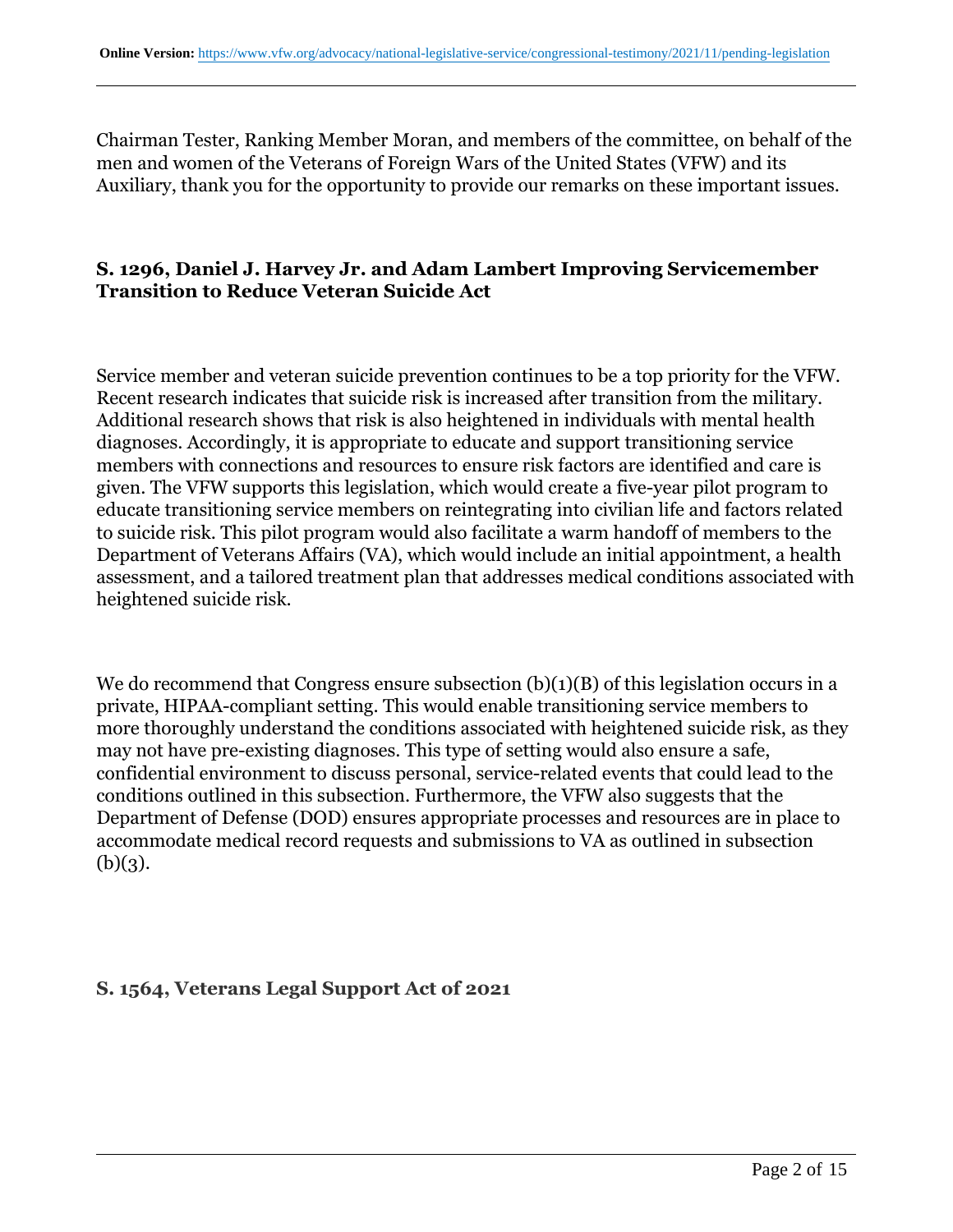The VFW supports this proposal to provide support to university law school programs that are designed to provide legal assistance to veterans. Low income and justice-involved veterans face various challenges within the legal system. Certain university law programs offer incredible legal assistance to veterans in need, and this proposal would help expand the availability of those services.

While we strongly support this effort, we would like clarification on the eligibility of which schools can receive resources from this proposal. Are only established programs with veteran legal clinics eligible, or could this proposal be used to expand the availability of similar programs at new law schools that are not currently offering these services?

#### **S. 1607, Student Veterans Transparency and Protection Act of 2021**

The VFW supports this legislation which would require necessary improvements to the GI Bill Comparison Tool and ensure veterans and individuals using VA education benefits have access to the information they need to make informed choices when selecting institutions. While measures to combat misrepresentation and aggressive recruiting from predatory institutions are important, it is also critical that individuals have the information and resources they need to accurately research and compare institutions on their own. It is important that this data is not only complete and up to date, but that it is easy to understand and digest for the average individual relying on this information to make important and lifeshaping decisions. By adding clearer and expanded definitions of some of the data the tool shares, an individual researching can see not only what is important, but why it is important. Also, by disaggregating the data, veterans will be able to more clearly see outcomes an institution provides for student veterans such as job placement.

Because student veterans and individuals using GI Bill benefits are affected by school closures, faced with lost VA benefits, and possibly saddled with student loan debt, we also support measures in this legislation to restore VA education benefits to individuals who used their entitlement at institutions subject to civil enforcement action. Expanding the scope would give these students a lifeline to complete their degrees in the event their institutions close. The VFW wants the GI Bill Comparison tool to provide the most transparent and accurate record of student feedback. Understanding an institution's history with student veterans and others using VA benefits is necessary to make an informed choice. We support measures to require this feedback be shared in perpetuity, provided the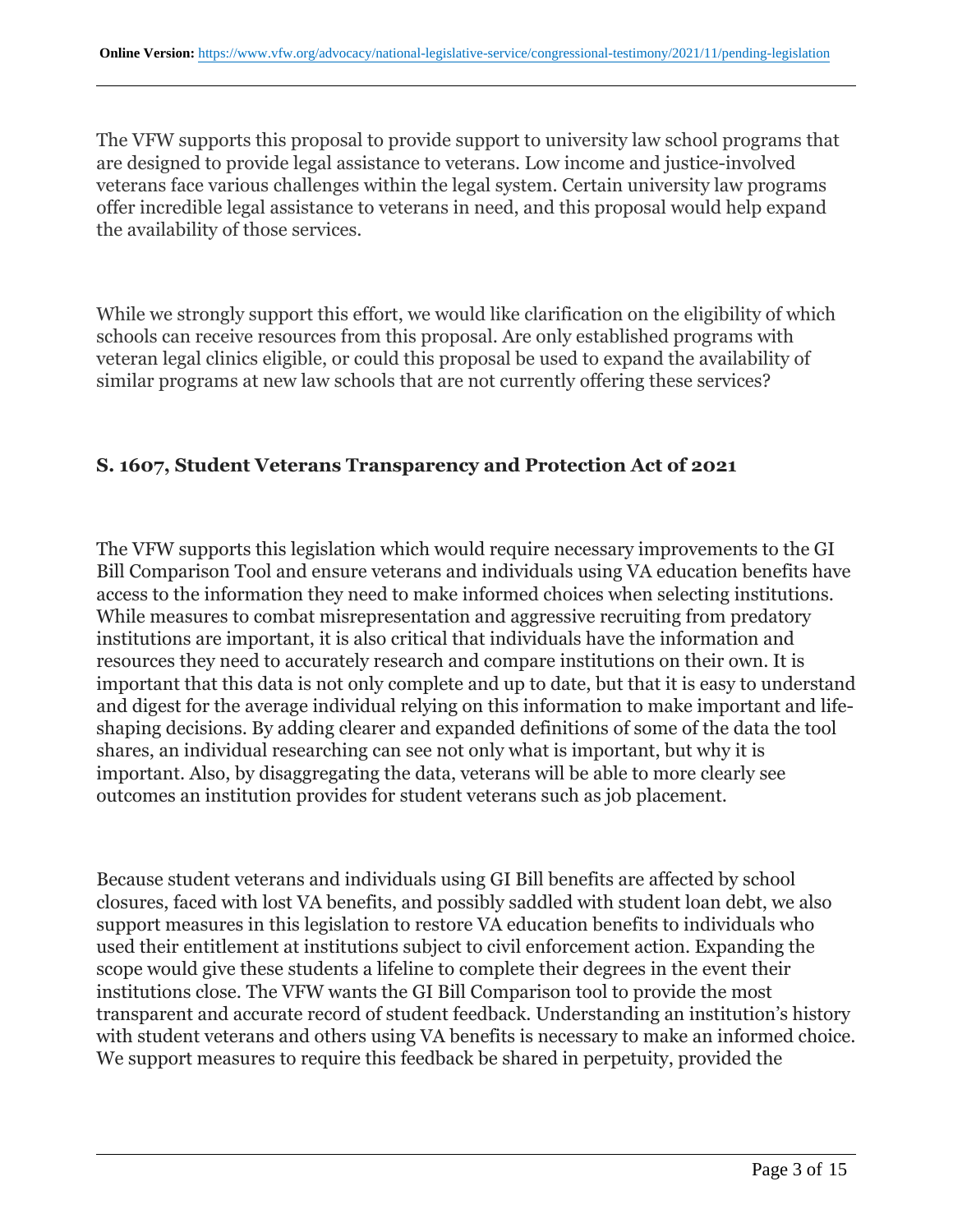information is clear and accurate regarding each individual infraction. We would also recommend a careful review of how feedback is stored and shared through the tool in cases of change of ownership.

We also support measures to require training for VA counselors on all components of the GI Bill Comparison Tool as they advise potential students in making these decisions. As many student veterans are first-time students on active duty and make their institutional decisions while using tuition assistance benefits, it is critical that DOD counselors are trained to provide accurate and meaningful data and have full understanding of use of the comparison tool.

### **S. 1664, Department of Veterans Affairs Post-Traumatic Stress Disorder Processing Claims Improvement Act of 2021**

Post-traumatic stress disorder (PTSD) can occur after a person experiences or witnesses a traumatic event such as military sexual trauma (MST), combat, severe accident, natural disaster, and serious violence or injury. A veteran can file a disability benefit claim for PTSD as a service-connected injury. An Office of Inspector General (OIG) report from December 2020 indicated that sixteen percent of processed claims were not in accordance with VA regulations and procedures. The OIG recommended training staff in the process of how to gather evidence and verify stressors required for PTSD claims, and to track results.

The VFW supports this proposal to improve PTSD disability claim processes by updating the current training programs, ensuring participants complete required training, analyzing all claims processing error trends, and creating an annual study to guarantee consistent and current national training.

#### **S. 1838, Building Credit Access for Veterans Act of 2021**

The VFW supports this legislation to implement a pilot program to allow VA home loan lenders and veterans with insufficient credit history to use VA home loan via an alternative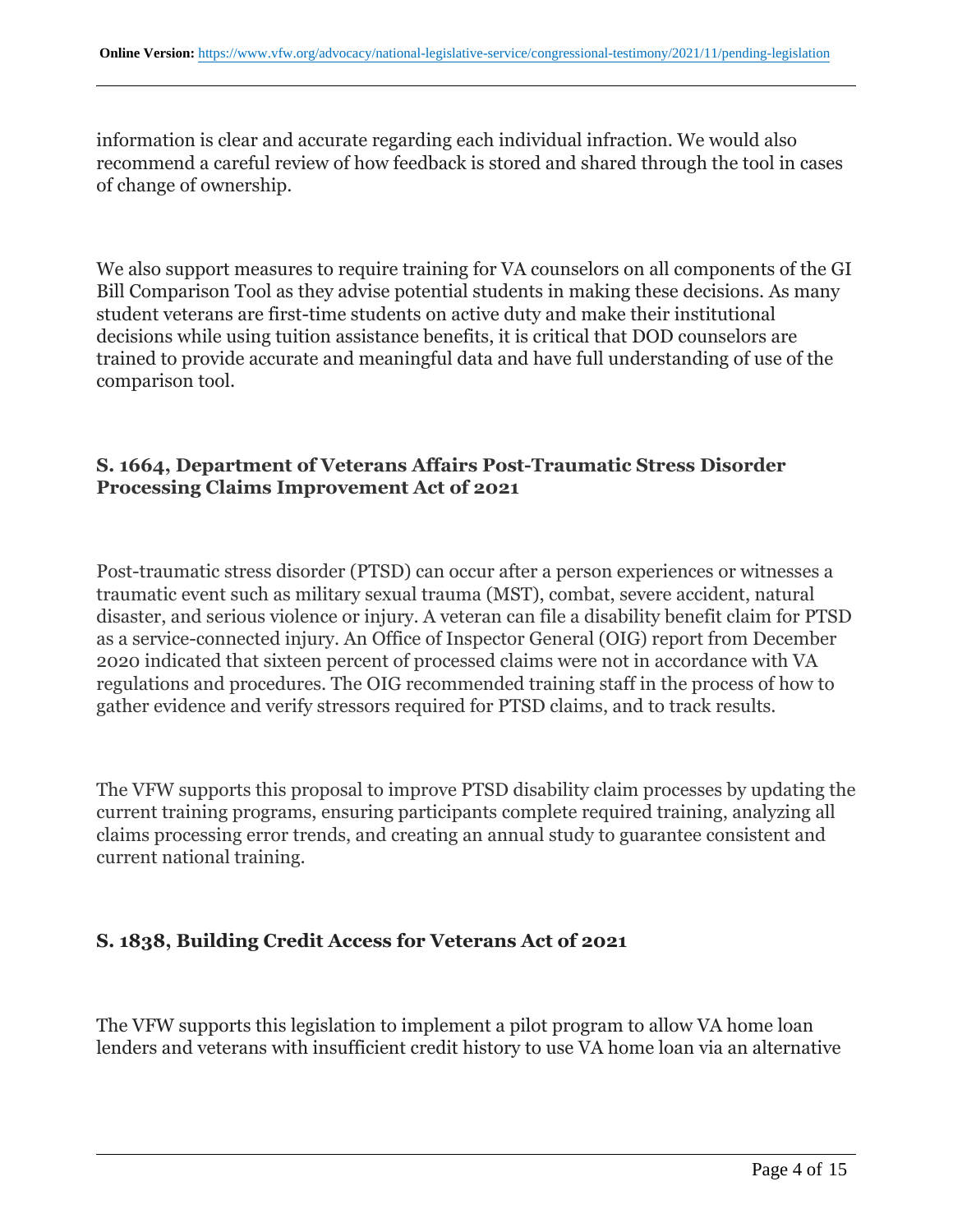credit method. Service members who lived in military housing and never had cause for purchasing a vehicle, may leave active duty with much less credit history than their civilian counterparts of the same age. The VA home loan program is one of the more significant measures that provides economic opportunity and upward mobility for veterans to establish a stable life for themselves after serving. This legislation would ensure veterans are not denied that opportunity simply due to lack of credit history, if they are able to provide alternative evidence of their financial stability.

## **S. 1850, Chaplains Memorial Preservation Act**

The VFW supports this legislation to authorize updates and corrections to three chaplains' memorials located at Arlington National Cemetery, at no cost to the federal government. As a mission of the VFW is to "Honor the Dead by Helping the Living," we take very seriously our duty to pay tribute to those who gave their lives during service to our nation, the spirit of which aligns with this bill.

#### **S. 1881, Veteran Education Empowerment Act**

The VFW supports this legislation to authorize grants to institutions of higher learning to establish, maintain, and improve Student Veteran Centers. These centers are a critical resource for student veterans as they pursue their degrees, and these grants are essential for institutions unable to prioritize funding for student veteran support. Having a centralized location for networking, tutoring, and resources and programs specific to student veterans may be a lifeline during their educational journey. We support expanding resources to help create these centers where most needed and maintain them over time while reporting best practices for student success. In prioritizing institutions to receive this support, we recommend that institutions with current Veterans Integration to Academic Leadership (VITAL) programs, as well as minority-serving institutions, be added to other priority considerations. We also support collecting data to help all institutions establish better practices for student veteran support services.

## **S. 1936, GI Bill National Emergency Extended Deadline Act of 2021**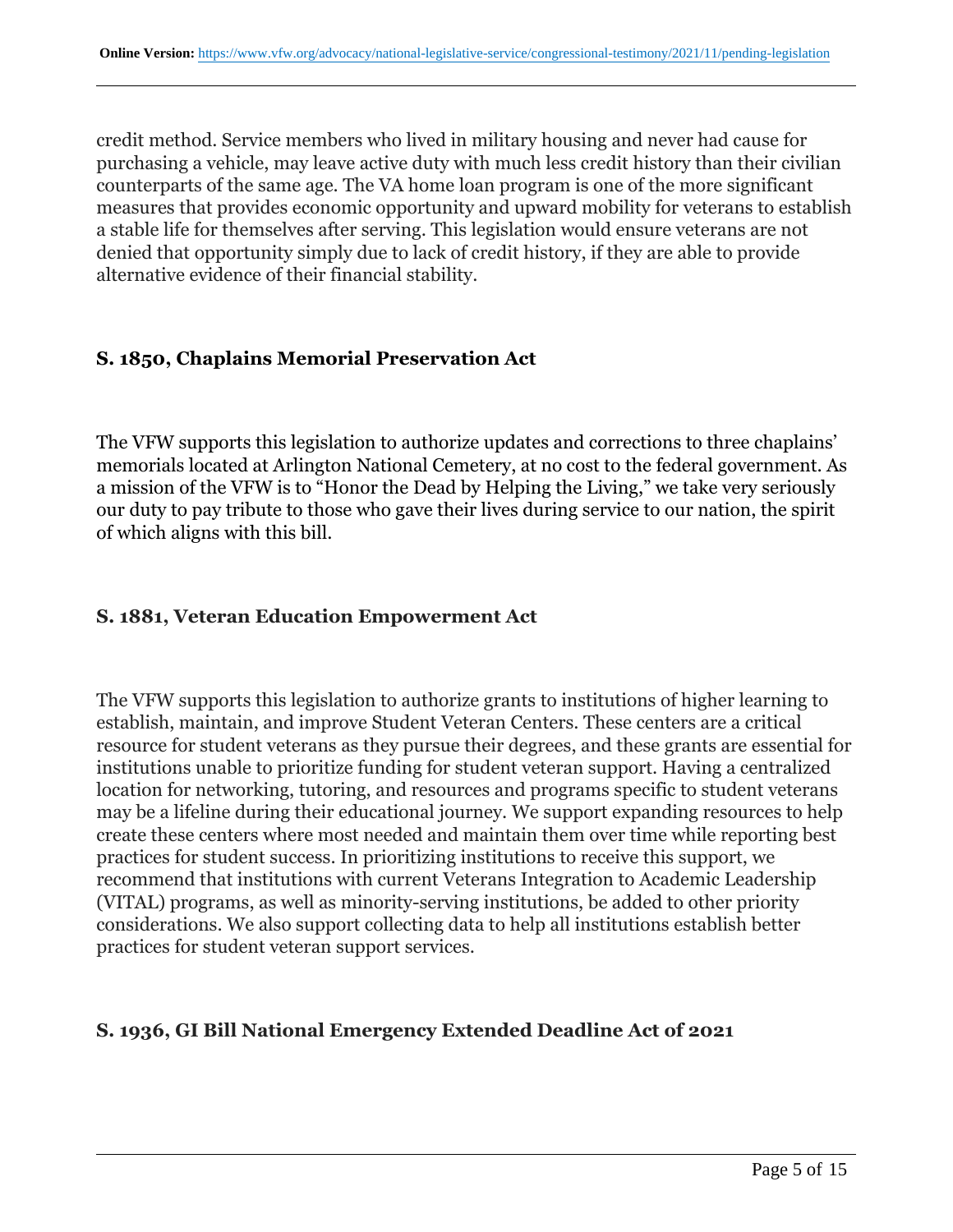The VFW supports this legislation to make permanent the extensions of time limits and eligibility periods created for students using VA education benefits during the COVID-19 pandemic. As we continue to face uncertainty, it is critical we do not force student veterans to ponder the fate of their education benefit in times of national emergency. The VFW supports making these extensions automatic and believes that any time limit, age limit, period of eligibility, or delimiting dates should be removed from VA education and employment benefits, as these are truly lifelong needs for veterans and their families. To this extent, we also support measures in this legislation to remove the age limit from individuals using VA education benefits under Chapter 35, Survivors' and Dependents' Educational Assistance (DEA). The VFW further supports measures in this legislation to require in-state tuition for survivors utilizing DEA, providing parity to those students along with all other VA education benefit users and allowing those students to maximize their Chapter 35 benefit.

We have been pleased to hear continued reporting from the Veterans Benefits Administration (VBA) on the status of Digital GI Bill upgrades and continued meeting of milestones toward automation. Automating these information technology services will streamline the process for determining eligibility, provide much greater accuracy, and improve communication between VA and institutions. We support measures in this legislation that codify technological improvements, and we believe these enhanced technology measures will have a direct impact on student success and prevent overpayments that may cause student financial distress.

The VFW also supports measures in this legislation that would establish grants to pilot fellowships up to twenty weeks in three to five states. Fellowship programs such as DOD SkillBridge have shown success, though still struggle with outreach and the ability to support participation prior to leaving active duty service. Providing veterans in need with fellowship opportunities to learn and prove their worth in new civilian fields would be a big step in the right direction in ensuring seamless transition to civilian life and that transition assistance does not abruptly end at the conclusion of active service.

#### **S. 2089, Burial Equity for Guards and Reserves Act of 2021**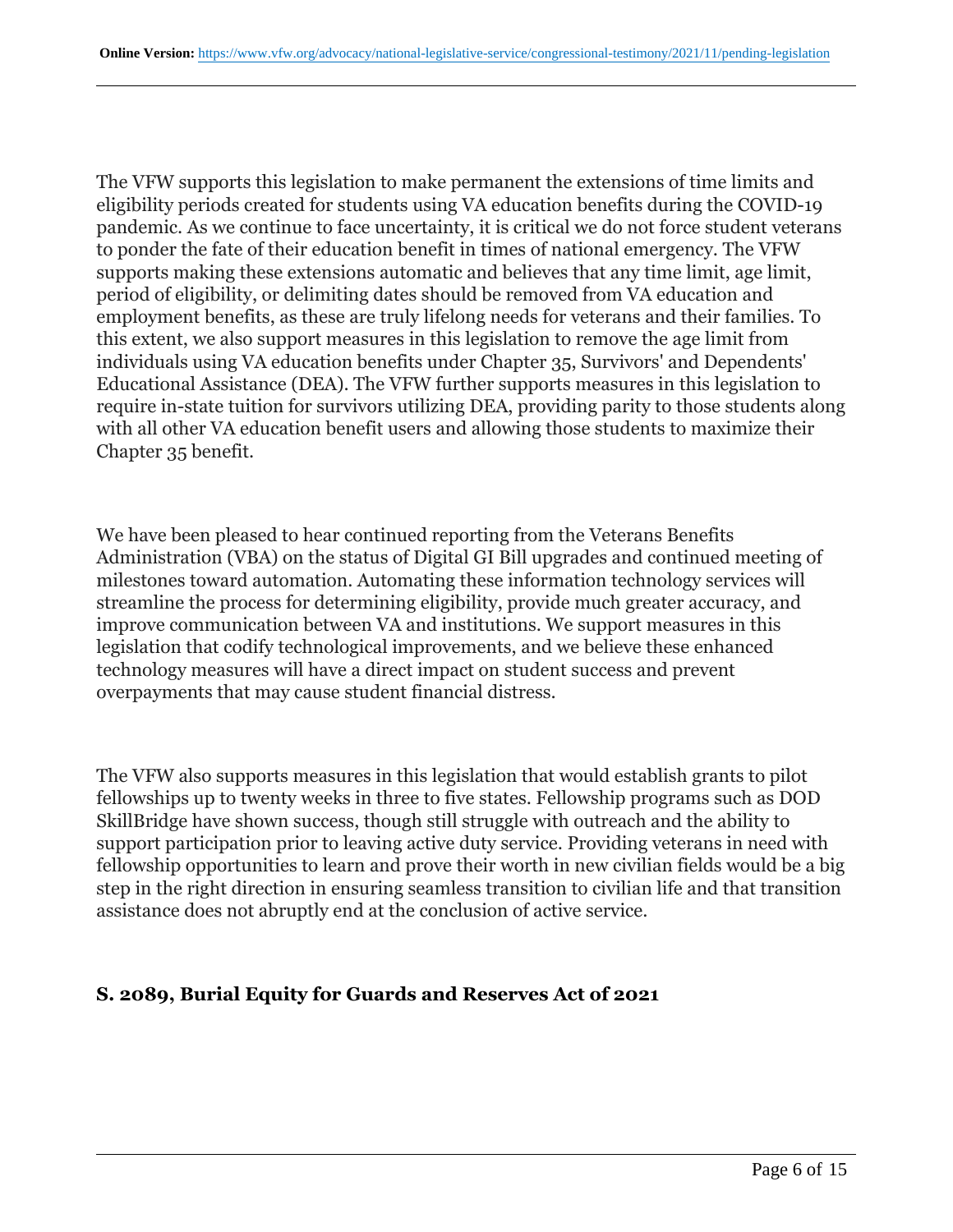The VFW supports this legislation which would ensure that VA grants to state veteran cemeteries do not restrict states from burying veterans who served in the National Guard and Reserve with honorable discharges.

Currently, only certain veterans are eligible for burial at cemeteries managed by VA's National Cemetery Administration (NCA). This includes service members who died on active duty, those who served on active duty and received an other than dishonorable discharge, and those who served in the National Guard or Reserve for at least twenty years and received an other than dishonorable discharge. Service members of the National Guard and Reserve who serve for less than twenty years and have no time on active duty, even if discharged under honorable conditions, do not qualify.

Service members of the National Guard and Reserve, many of whom also have access to VA health care, education benefits, and VA home loan eligibility, should have the right to be buried in a state veterans cemetery. States that choose to broaden the eligibility of veterans beyond what the NCA currently allows should not be restricted from the Veterans Cemetery Grants Program.

## **S. 2329, BEST for Vets Act of 2021**

The VFW supports this bill, which would ensure only licensed health care professionals furnish medical disability examinations under an existing VA pilot program. A March 2021 Government Accountability Office study reported a significant increase in the use of VBA contractors to perform examinations versus Veterans Health Administration (VHA) medical centers. Therefore, the pilot program established in section 504(a) of the *Veterans' Benefits Improvements Act of 1996* for contracted medical disability examinations would mimic VHA's health care professional medical disability examiners. We do want to clarify that even though this would increase the number of medical disability examiners and create parity between VA and the contracted pilot program, each health care professional needs to furnish these examinations within their scope of practice. The VFW wants to ensure that VA's high-quality standards are maintained with contractors as well.

## **S. 2405, Commitment to Veteran Support and Outreach Act**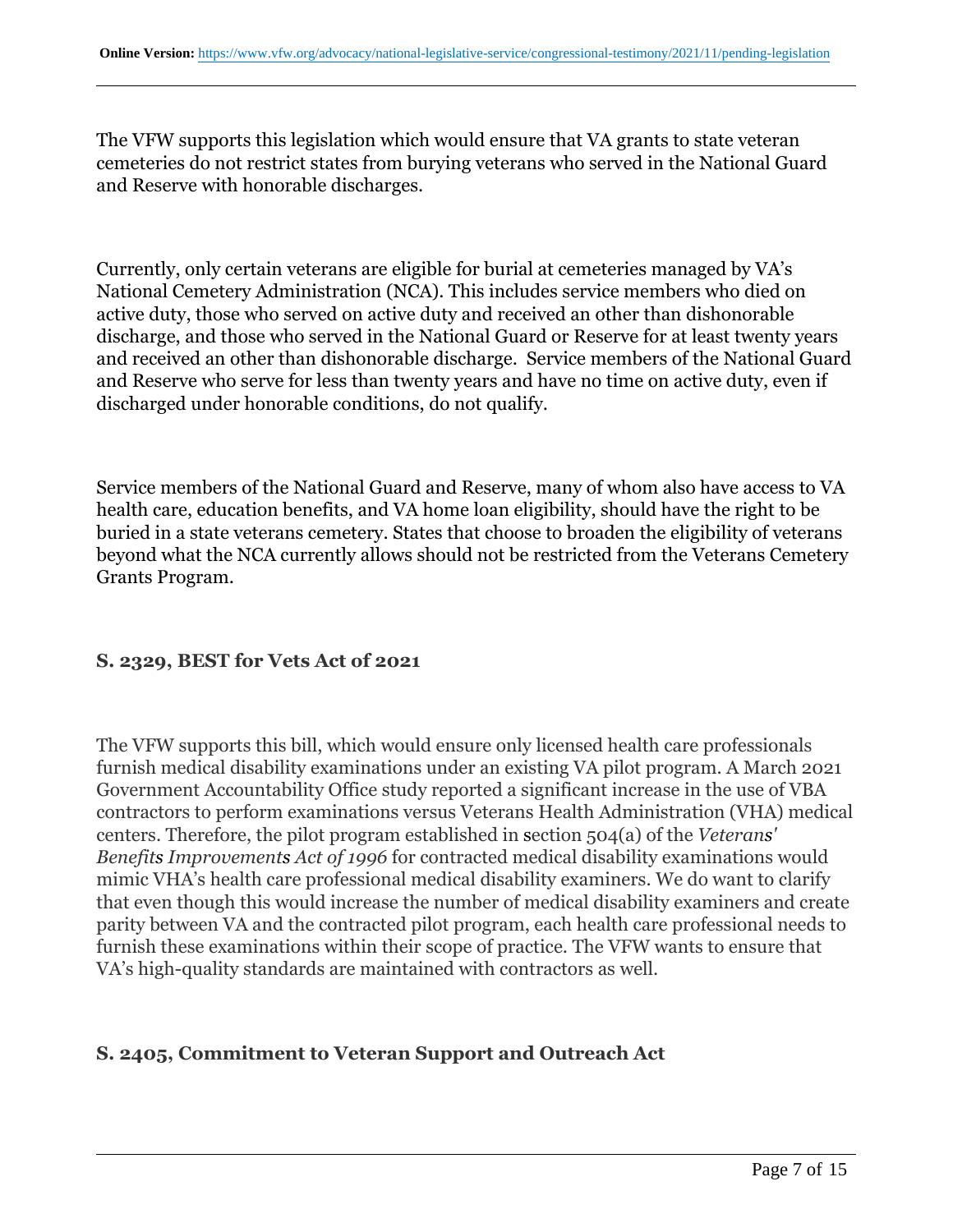The VFW supports the intent of this legislation to improve outreach to veterans regarding the VA benefits to which they are entitled. We see it as a duty of the Department, with the help of Veterans Service Organizations (VSOs) and partners, to continuously seek to improve communications and outreach to veterans regarding their earned benefits, health care, and other services. This legislation would allow VA to award grants to states for outreach activities, to assist veterans in the development and submittal of VA claims, or to hire additional county or tribal veterans service officers, select state service officers, or publicly funded entities.

The VFW believes that language should be clarified in this legislation to ensure states have the flexibility to further allocate grant funds not only to state, county, and tribal service officers, but also to service officers from private VSOs like the VFW and others that are recognized by VA for the preparation, presentation, and prosecution of claims before the agency. Many states do not utilize County Service Officers and the VFW would like to ensure these states are not inadvertently overlooked in this proposal. States such as Rhode Island, Mississippi, Kansas, and Montana utilize State Service Officers or have VSOs perform those duties on behalf of the state. We would like to see this proposal be all encompassing to make sure veterans in every state can benefit.

The VFW appreciates the effort within this legislation to address shortages of accredited service officers in certain parts of the country and for the extra focus on areas where there are high veteran suicide rates. We look forward to working with the committee to make this proposal as inclusive as possible to meet the needs of the veterans' community. We believe we should direct resources such as VSOs and additional Vet Centers toward areas that have a high demand.

The VFW strongly believes that ensuring veterans gain access to their earned VA health care and benefits can significantly impact a veteran's well-being and mental health. We support expanding access to accredited service officers and Vet Centers to provide additional mental health services in rural areas, as well as increasing funding for a variety of VA economic opportunity and housing programs. Improving outreach to veterans and informing them about VA resources is important in reducing risk factors of veteran suicide.

### **S. 2431, Department of Veterans Affairs Office of Inspector General Training Act of 2021**

The VFW supports this proposal to require each Department employee to receive training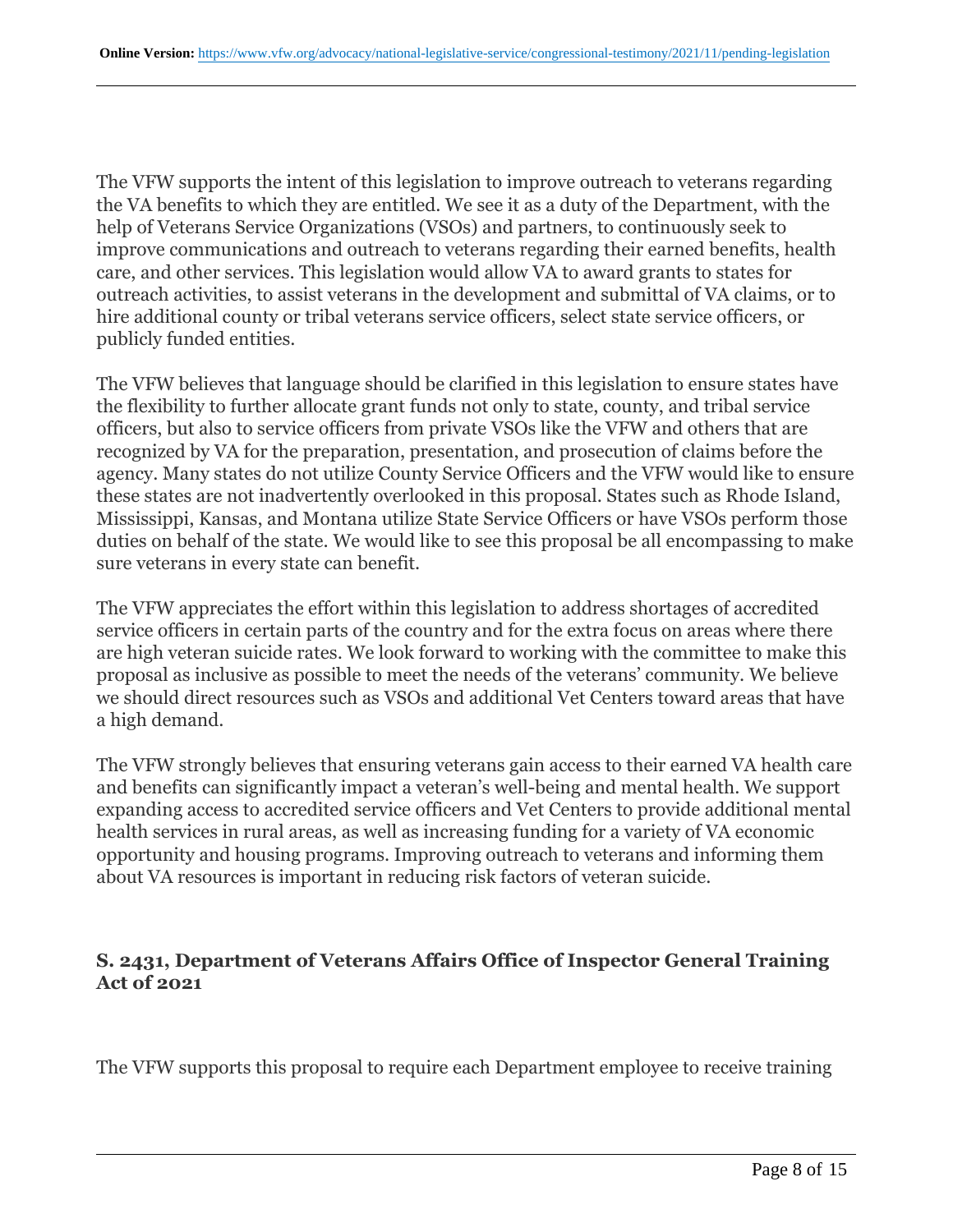developed by the VA OIG for the reporting of wrongdoing, responding to requests, and cooperating with the OIG. The VFW believes the OIG performs a critical role in overseeing and investigating the practices of VA, and a vital component of this role is employee input. Training the employees on the role, responsibilities, and legal authority of the Inspector General and the duty of employees for engaging with the OIG is important to accomplishing its mission.

This training would also empower the employees to identify the circumstances and mechanisms for reporting fraud, waste, abuse, and other wrongdoing, including making confidential complaints. It would help protect the men and women who help our service members, veterans, and families, every single day

## **S. 2513, Brian Neuman Department of Veterans Affairs Clothing Allowance Improvement Act of 2021**

Veterans may qualify for the VA Clothing Allowance when they have prosthetics, orthopedic devices, or skin medicine that affects their clothing. Veterans must reapply for this benefit each year even though, in many cases, the circumstances which qualify them for the benefit will not change over time. The VFW supports this legislation that would require a veteran to apply for the clothing allowance only one time. Once granted, these payments would continue each year until VA determines that the veteran is no longer eligible for the benefit. This would remove the burden from the veteran of having to reapply each year.

## **S. 2644, GRAD VA Educational Assistance Parity Act of 2021**

The VFW supports this legislation which would allow members of the National Guard and Reserve to earn eligibility toward the Post-9/11 GI Bill education benefit through the full scope of their types of duty. As our country increasingly calls upon the service of our Guard and Reserve forces in times of national crisis, and as the nature of the orders on which these individuals are activated varies, it is important that their service and sacrifice is recognized and that they are able to earn time toward GI Bill benefits alongside their active duty counterparts.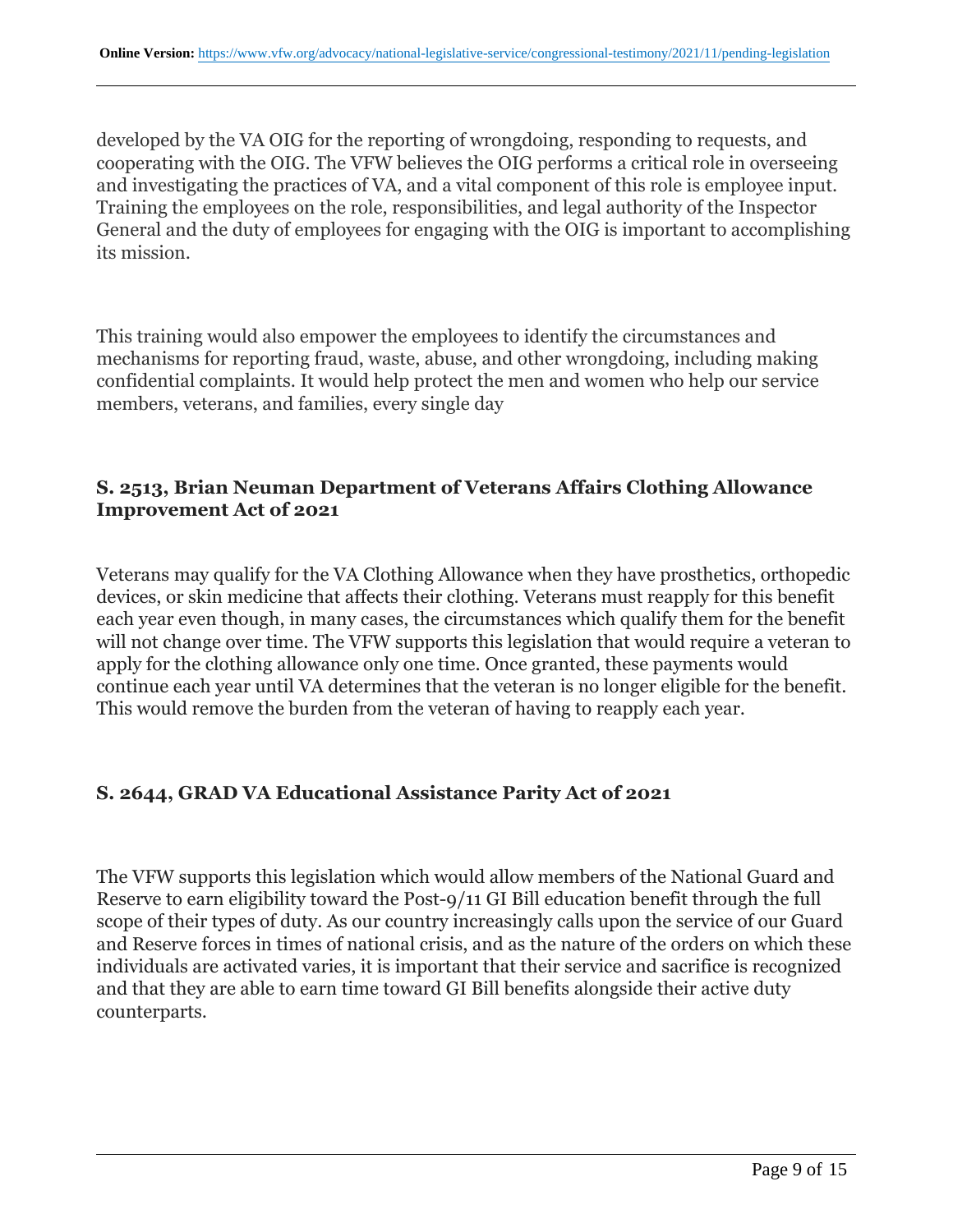## **S. 2687, Strengthening Oversight for Veterans Act of 2021**

The VFW supports this proposal to provide the OIG testimonial subpoena authority, and believes

the OIG performs a critical role in overseeing and investigating the practices of VA. In December 2020, the VA OIG produced a report titled *Senior VA Officials' Response to a Veteran's Sexual Assault Allegations*. In this report the OIG stated, "The OIG's investigation was hindered by the refusal of several senior VA officials to cooperate with requests for follow-up interviews to clarify and resolve conflicts that arose when additional information was gathered after their initial interviews." Although authorized by statute and regulation to require VA employees to testify in its investigations, the OIG lacks independent authority to compel Department staff to appear for interviews. It depends on the cooperation of VA officials to hold employees accountable for meeting their obligations to cooperate in an investigation. This proposal would strengthen OIG's authority to subpoena certain individuals in order to properly perform its charged duties. This change would allow for OIG to ensure full completion of its critical role.

## **S. 2761, Every Veteran Counts Act of 2021**

The VFW supports this legislation to collect, maintain, and publish veteran demographic information. We suggest that language be added to identify whether the veteran has a general caregiver as that term is defined in section 71.30 of Title 38, United States Code. In addition, we want to ensure the current crop of VA users is included in this repository of information. The VFW believes detailed data collection and transparency of which specific veterans are affected by which specific issues will help determine how we should focus resources and attention in the future.

Understanding the veteran population as a whole, including those not utilizing the VA system, is beneficial to any needs assessment, particularly when determining gaps in social determinants of health, mental health access, and suicide prevention and postvention. Data provided and publicly disseminated on the continuously changing veteran population will allow stakeholders to create and develop programs, apply for grants, direct resources, and advocate on legislation to better affect veterans and the communities in which they reside.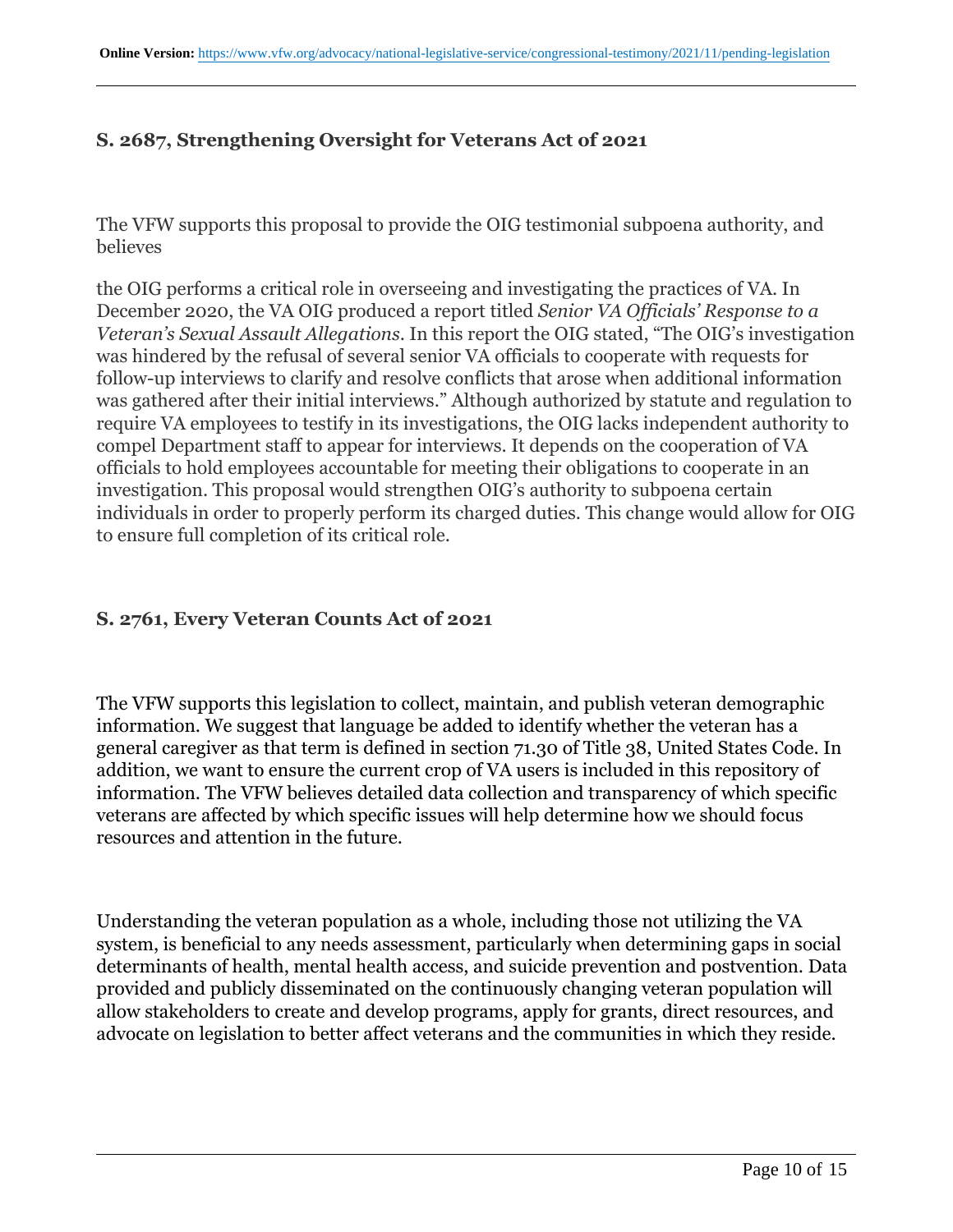Year after year, VA's *National Veteran Suicide Prevention Annual Report* continues to disregard the full scope of veterans' engagement with VBA programs. The VFW insists that VA stop viewing suicide simply as a mental health crisis. It must remove the blinders and gain a better understanding of other underlying causes. The current report lacks information key to examining veterans' social determinants of health like housing security, benefit usage, workforce skill attainment, and steady income, which VA's research indicates is often a better predictor of suicide and suicidal ideation.

We believe this legislation would benefit all veterans, VA, Congress, state and federal government agencies, VSOs, advocacy groups, and stakeholders who are committed to better the lives of veterans and their families. Having a public facing database of this information creates opportunities for development and dissemination of relevant data to empower engagement and innovation of these organizations with veterans and their families.

#### **S. 2794, Supporting Families of the Fallen Act**

The Servicemembers' Group Life Insurance (SGLI) and Veterans' Group Life Insurance (VGLI) maximum payouts have remained at \$400,000 for the last sixteen years. The VFW supports this legislation which would increase the maximum payout to \$500,000 to adjust for inflation. Service members and their families should have peace of mind when selecting either of these insurance policies for the maximum amounts, anticipating what their needs might be in the event of the individual's passing while considering overall rising costs over time due to inflation.

#### **S. 3047, Veterans Pro Bono Corps Act of 2021**

The VFW supports the intent of this bill, but we have concerns about unintended confusion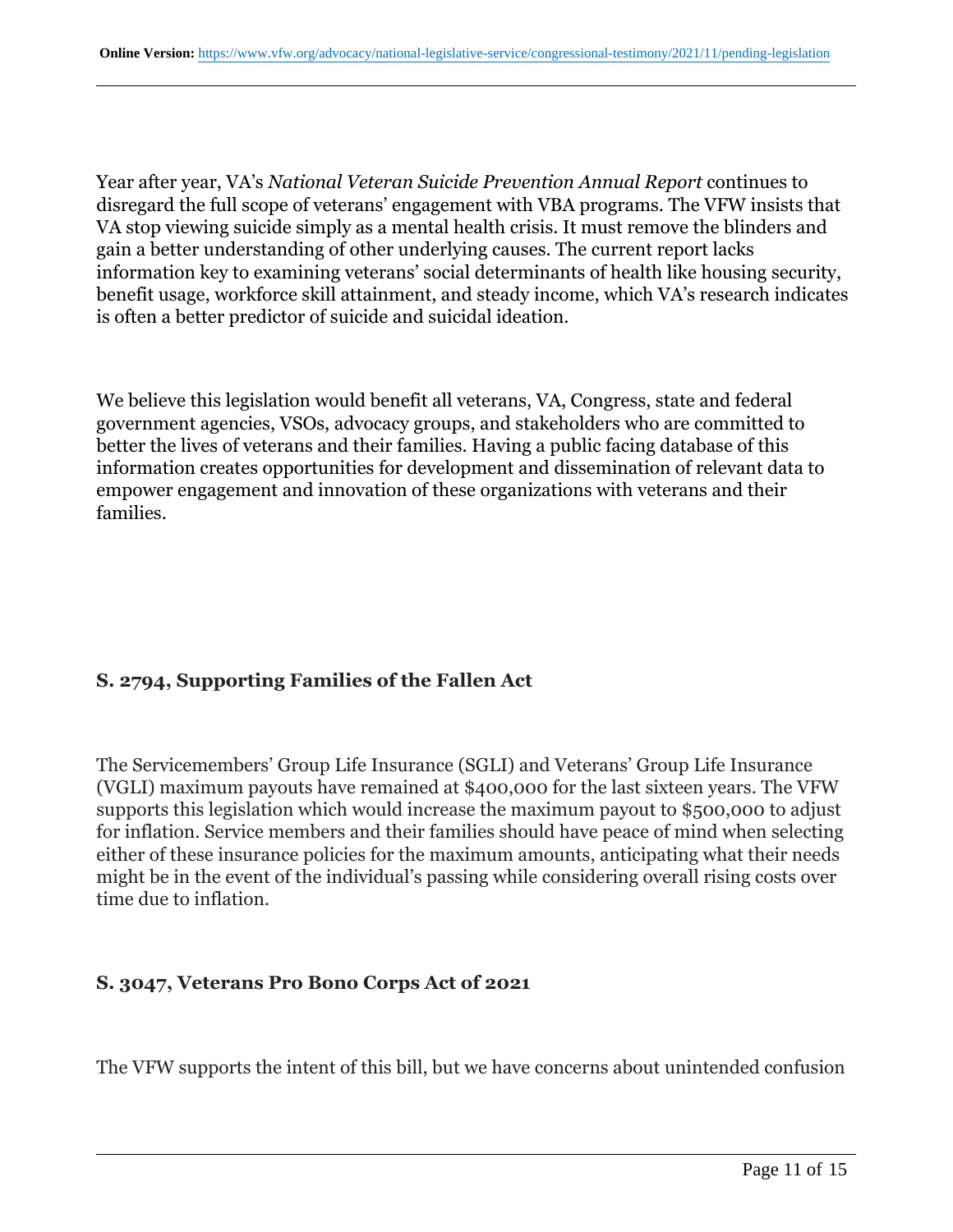it would cause if implemented. Currently, VA is denying third party medical evaluations through the Disability Benefits Questionnaire (DBQ) at a much higher rate than VA provided evaluations. This is adding to the backlog by requiring redundant examinations to verify medical information already provided by outside examiners. Until VA stops this unnecessary practice, we are concerned that allowing medical residents and fellows to perform examinations will exacerbate this issue as we believe VA would treat these examinations the same as third party examiners.

Compensation and pension (C&P) examinations have a current backlog, but it is not entirely due to a lack of examiners. The Covid-19 pandemic delayed C&P exams because some medical providers were not seeing routine patients, and some patients were not willing to travel to medical facilities to participate in routine examinations. Additionally, a common concern we hear from veterans we represent is a delay in specialty examinations in their respective areas. Veterans in Long Island, New York are being sent to Connecticut for dermatology. Veterans in Birmingham, Alabama are being sent all over the state for audiology. Specialized C&P examinations are needed more than general examinations, and while this proposal does not specifically include or exclude expanded specialty examiners, it is open-ended which would allow for more than just specialty providers to participate in this grant program.

Lastly, we question how the "opt-in" for veterans would take place. The current process for C&P examinations is that when a veteran files a claim it triggers an examination. VA can either accept the claim or order a follow-on examination. The veteran is notified of the scheduled examination with either a VA examiner or a VA contract examiner. The examination then takes place. The VFW believes asking veterans to opt in to a third alternative that is outside the VA system would create confusion unless it is expressly conveyed to the veteran.

## **S. 3094, Reaching Every Homeless Veteran Act of 2021**

The VFW supports this legislation which would provide grants toward homeless reintegration programs and enhance outreach to areas that may lack awareness of employment and training programs available for veterans in need. As housing security and employment security can be a vicious cycle with each relying on the other, homeless veteran reintegration programs that provide job training, counseling, and placement services are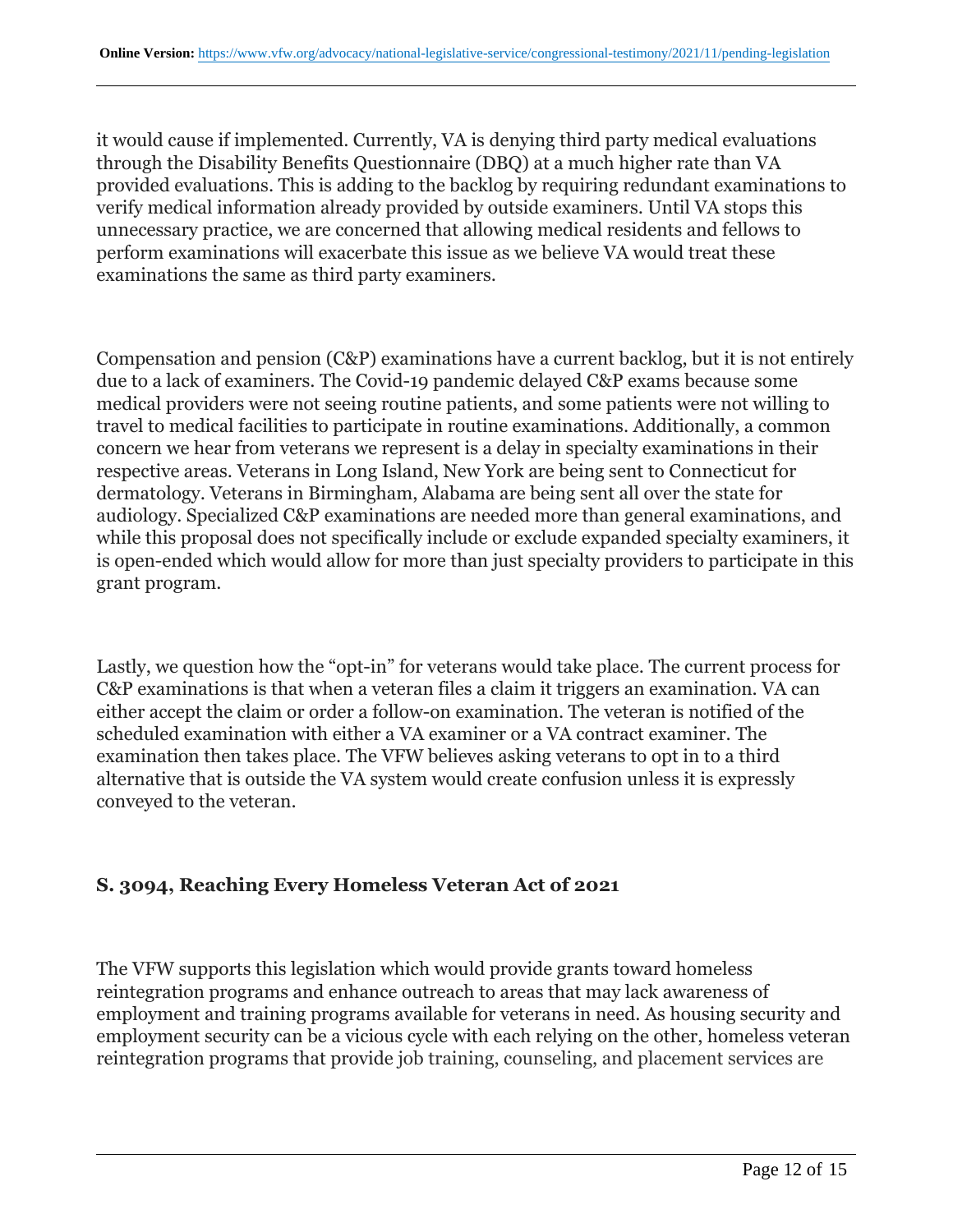critical. Especially during a time where we face a nationwide housing crisis, we must break the cycle and support resources and organizations that help find veterans struggling with housing to find the employment they need.

#### **RURAL Exams Act of 2021**

C&P examinations are a critical part of the VA disability claims process. The VFW supports this legislation to improve data collection from C&P examinations to better track timeliness, quality, and veteran satisfaction. The VFW has asked for this information to better understand the quality of both VA and contract examinations in all parts of the country. It would also provide performance-based incentives for contractors to provide high-quality examinations in rural areas, and require inspections of contractor facilities to ensure examinations are conducted in safe and appropriate locations.

#### **Veterans Benefits Improvement Act of 2021**

The VFW supports some portions of this bill but has concerns with other sections of this proposal:

Title I - Board of Veterans' Appeals Matters

The VFW supports the establishment of a competitive internship program at the Board of Veterans' Appeals (BVA). VA has historically been a robust training ground for medical personnel, and the VFW believes this proposed program aligns with the spirit of continuing to recruit and train the best and the brightest within VA.

We also support the creation of an Honors program to officially recruit high-achieving individuals as entry-level attorneys at BVA. Pairing employment incentives with completion of the competitive internship program would potentially provide BVA with high-quality and knowledgeable employees.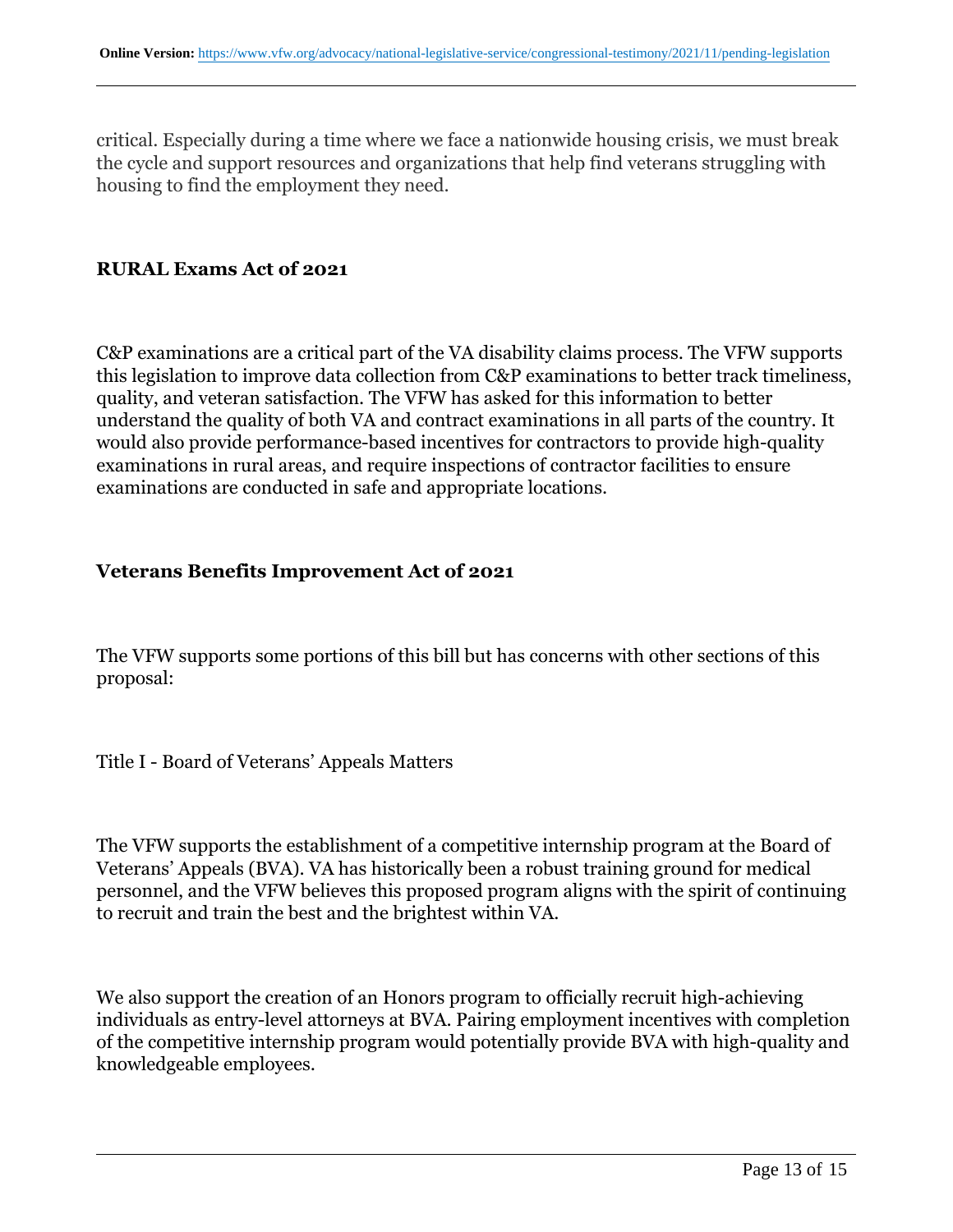The VFW supports implementing a program to reimburse certain claimants for travel to BVA tele-hearings. Not all veterans have access in their homes to high-speed internet, or the access to computers with updated live-virtual programs. This lack of access may require certain veterans to travel to alternate locations in order to participate in tele-hearings. We believe that if certain veterans need to travel in order to participate in their appeals hearings, whether those hearings are virtual or in-person, they should be allowed to file for reimbursement.

Title II - Medical Disability Exam Matters

The VFW supports the section to improve the DBQ forms. DBQs are an integral part of the claims process and need to be kept as simple and user friendly as possible since many times these forms are being used by examiners who are not part of the VA system. Recent changes to the DBQ process were not helpful for veterans, and we are glad to see this committee is committed to make sure DBQs are made as beneficial to veterans as feasible.

The VFW also supports the portions of this proposal to improve matters for veterans seeking disability examinations outside the boarders of the United States, and to update permissions for contract examiners. VA is shifting many of its disability examinations to non-VA providers, and it may eventually move one hundred percent of them to outside examiners. The VFW believes it is imperative to ensure contract examiners are provided the same permissions and are held to the same standards as their VA counterparts.

Title III - Other Matters

The VFW does not support the section of this proposal to establish a pilot program for VA to accredit governmental Veterans Service Officers. VA should not focus on training, accrediting, and overseeing its own accredited representatives, but should instead work toward the oversight of current representatives who process disability claims.